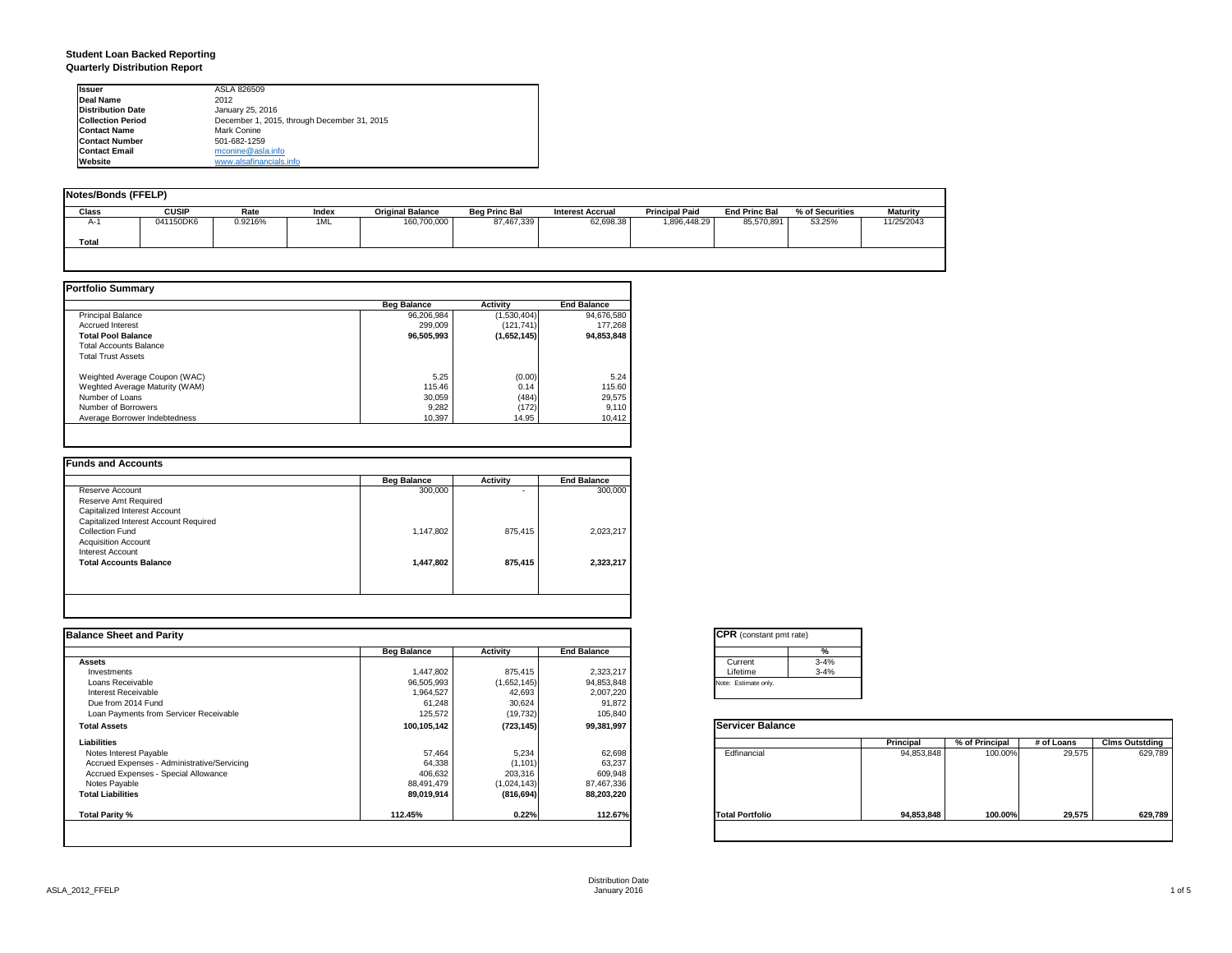## **Student Loan Backed Reporting**

|  | <b>Quarterly Distribution Report</b> |  |
|--|--------------------------------------|--|
|--|--------------------------------------|--|

|                         | # of Loans |        | <b>Principal</b> |            | % of Principal   |        | <b>WAC</b>       |        | <b>WARM</b> |        |
|-------------------------|------------|--------|------------------|------------|------------------|--------|------------------|--------|-------------|--------|
|                         | Beginning  | Ending | <b>Beginning</b> | Ending     | <b>Beginning</b> | Ending | <b>Beginning</b> | Ending | Beginning   | Ending |
| In School               | 308        | 286    | 998,135          | 938,327    | 1.03%            | 0.99%  | 5.48             | 5.50   | 119.33      | 119.29 |
| Grace                   | 76         | 94     | 243,465          | 297,688    | 0.25%            | 0.31%  | 5.61             | 5.50   | 118.61      | 119.36 |
| Repayment               |            |        |                  |            |                  |        |                  |        |             |        |
| Current                 | 17,565     | 17,951 | 51,950,726       | 53,328,542 | 53.83%           | 56.22% | 5.33             | 5.31   | 118.65      | 118.89 |
| 31-60 Days Delinquent   | 807        | 918    | 2,860,892        | 3,355,213  | 2.96%            | 3.54%  | 5.47             | 5.34   | 116.05      | 116.47 |
| 61-90 Days Delinquent   | 703        | 546    | 2,586,341        | 2,018,577  | 2.68%            | 2.13%  | 5.17             | 5.44   | 122.15      | 114.64 |
| 91-120 Days Delingent   | 404        | 556    | 325,822          | 2,030,078  | 1.37%            | 2.14%  | 5.37             | 5.25   | 117.25      | 120.10 |
| 121-180 Days Delinquent | 720        | 653    | 2,663,883        | 2,279,162  | 2.76%            | 2.40%  | 5.38             | 5.33   | 115.92      | 117.92 |
| 181-270 Days Delinquent | 736        | 701    | 2,446,980        | 2,456,301  | 2.54%            | 2.59%  | 5.26             | 5.42   | 109.80      | 110.29 |
| 271+ Days Delinquent    | 293        | 296    | 1,056,170        | 1,055,891  | 1.09%            | 1.11%  | 5.34             | 5.40   | 104.34      | 102.57 |
| <b>Total Repayment</b>  | 21,228     | 21,621 | 64,890,814       | 66,523,764 | 67.24%           | 70.13% | 5.33             | 5.32   | 117.97      | 118.07 |
| Forbearance             | 3,987      | 3,520  | 15,462,583       | 13,545,702 | 16.02%           | 14.28% | 5.45             | 5.52   | 116.80      | 117.62 |
| Deferment               | 4,210      | 3,881  | 13,969,174       | 12,950,966 | 14.47%           | 13.65% | 5.29             | 5.30   | 117.58      | 117.59 |
| Claims in Progress      | 250        | 163    | 941,823          | 567,392    | 0.98%            | 0.60%  | 5.47             | 5.08   | 112.44      | 102.87 |
| <b>Claims Denied</b>    |            |        |                  | 30,009     |                  | 0.03%  |                  | 3.93   |             | 85.91  |
| <b>Total Portfolio</b>  | 30,059     | 29,575 | 96,505,993       | 94,853,848 | 100%             | 100%   | 5.35             | 5.35   | 117.69      | 117.85 |

|                                     |           | # of Loans |            | <b>Principal</b> |                  | % of Principal |                  |        | <b>WARM</b> |        |
|-------------------------------------|-----------|------------|------------|------------------|------------------|----------------|------------------|--------|-------------|--------|
|                                     | Beainnina | Ending     | Beainnina  | Endina           | <b>Beginning</b> | Endina         | <b>Beginning</b> | Endina | Beginning   | Ending |
| Current                             | 17,565    | 17,951     | 51,950,726 | 53,328,542       | 80.06%           | 80.16%         | 5.33             | 5.31   | 118.65      | 118.89 |
| 31-60 Days Delinquent               | 807       | 918        | 2,860,892  | 3,355,213        | 4.41%            | 5.04%          | 5.47             | 5.34   | 116.05      | 116.47 |
| 61-90 Days Delinquent               | 703       | 546        | 2,586,341  | 2,018,577        | 3.99%            | 3.03%          | 5.17             | 5.44   | 122.15      | 114.64 |
| 91-120 Days Delingent               | 404       | 556        | 1,325,822  | 2,030,078        | 2.04%            | 3.05%          | 5.37             | 5.25   | 117.25      | 120.10 |
| 121-180 Days Delinquent             | 720       | 653        | 2,663,883  | 2,279,162        | 4.11%            | 3.43%          | 5.38             | 5.33   | 115.92      | 117.92 |
| 181-270 Days Delinquent             | 736       | 701        | 2,446,980  | 2,456,301        | 3.77%            | 3.69%          | 5.26             | 5.42   | 109.80      | 110.29 |
| 271+ Days Delinquent                | 293       | 296        | 1,056,170  | 1,055,891        | 1.63%            | 1.59%          | 5.34             | 5.40   | 104.34      | 102.57 |
| <b>Total Portfolio in Repayment</b> | 21,228    | 21,621     | 64,890,814 | 66,523,764       | 100.00%          | 100.00%        | 5.33             | 5.32   | 117.97      | 118.07 |

| Portfolio by Loan Type           |                  |        |                  |            |                |         |                  |        |             |        |  |
|----------------------------------|------------------|--------|------------------|------------|----------------|---------|------------------|--------|-------------|--------|--|
|                                  | # of Loans       |        | Principal        |            | % of Principal |         | <b>WAC</b>       |        | <b>WARM</b> |        |  |
|                                  | <b>Beginning</b> | Ending | <b>Beginning</b> | Ending     | Beginning      | Ending  | <b>Beginning</b> | Ending | Beginning   | Ending |  |
| Subsidized Consolidation Loans   |                  |        |                  |            |                |         |                  |        |             |        |  |
| Unsubsidized Consolidation Loans |                  |        |                  |            |                |         |                  |        |             |        |  |
| Subsidized Stafford Loans        | 16,841           | 16,566 | 44,305,390       | 43,546,338 | 45.91%         | 45.91%  | 5.19             | 5.19   | 113.34      | 113.41 |  |
| Unsubsidized Stafford Loans      | 12,321           | 12,136 | 48,947,570       | 48,141,864 | 50.72%         | 50.75%  | 5.32             | 5.31   | 123.23      | 123.44 |  |
| PLUS/GradPLUS Loans              | 897              | 873    | 3,253,033        | 3,165,646  | 3.37%          | 3.34%   | 7.97             | 8.00   | 93.46       | 93.93  |  |
| <b>SLS Loans</b>                 |                  |        |                  |            |                |         |                  |        |             |        |  |
| <b>Total Portfolio</b>           | 30,059           | 29,575 | 96,505,993       | 94,853,848 | 100.00%        | 100.00% | 5.35             | 5.35   | 117.69      | 117.85 |  |

| Portfolio by Program Type                  |                  |        |                  |            |                  |         |                  |        |             |        |
|--------------------------------------------|------------------|--------|------------------|------------|------------------|---------|------------------|--------|-------------|--------|
|                                            | # of Loans       |        | <b>Principal</b> |            | % of Principal   |         | <b>WAC</b>       |        | <b>WARM</b> |        |
|                                            | <b>Beainning</b> | Endina | <b>Beginning</b> | Endina     | <b>Beginning</b> | Ending  | <b>Beginning</b> | Ending | Beginning   | Ending |
| Graduate / 4-Year Loans                    | 23,269           | 22,906 | 77,871,672       | 76,562,463 | 80.69%           | 80.72%  | 5.34             | 5.34   | 118.40      | 118.58 |
| 2-Year Loans                               | 6,198            | 6,090  | 17,253,741       | 16,958,457 | 17.88%           | 17.88%  | 5.36             | 5.36   | 114.97      | 115.01 |
| Proprietary / Technical / Vocational Loans | 591              | 578    | 1,378,635        | 1,330,984  | 1.43%            | 1.40%   | 5.37             | 5.36   | 111.46      | 112.02 |
| Unknown (Consolidation) Loans              |                  |        |                  |            |                  |         |                  |        |             |        |
| Other Loans                                |                  |        | 1,945            | 1,945      | 0.0020%          | 0.0021% | 6.80             | 6.80   | 112.00      | 111.00 |
| <b>Total Portfolio</b>                     | 30,059           | 29,575 | 96,505,993       | 94,853,848 | 100.00%          | 100.00% | 5.35             | 5.35   | 117.69      | 117.85 |
|                                            |                  |        |                  |            |                  |         |                  |        |             |        |

|                        |           | # of Loans |                  | Principal  |           | % of Principal |  |
|------------------------|-----------|------------|------------------|------------|-----------|----------------|--|
|                        | Beginning | Endina     | <b>Beginning</b> | Endina     | Beginning | Endina         |  |
| Fixed Loans            | 17.799    | 17.508     | 64,082,285       | 62,969,609 | 66.40%    | 66.39%         |  |
| Variable Loans         | 12,260    | 12,067     | 32,423,709       | 31,884,240 | 33.60%    | 33.61%         |  |
| T-Bill Loans           | 12,260    | 12.067     | 32,423,709       | 31,884,240 | 33.60%    | 33.61%         |  |
| <b>CMT Loans</b>       |           |            |                  |            |           |                |  |
| <b>Total Portfolio</b> | 30,059    | 29,575     | 96,505,993       | 94,853,848 | 100.00%   | 100.00%        |  |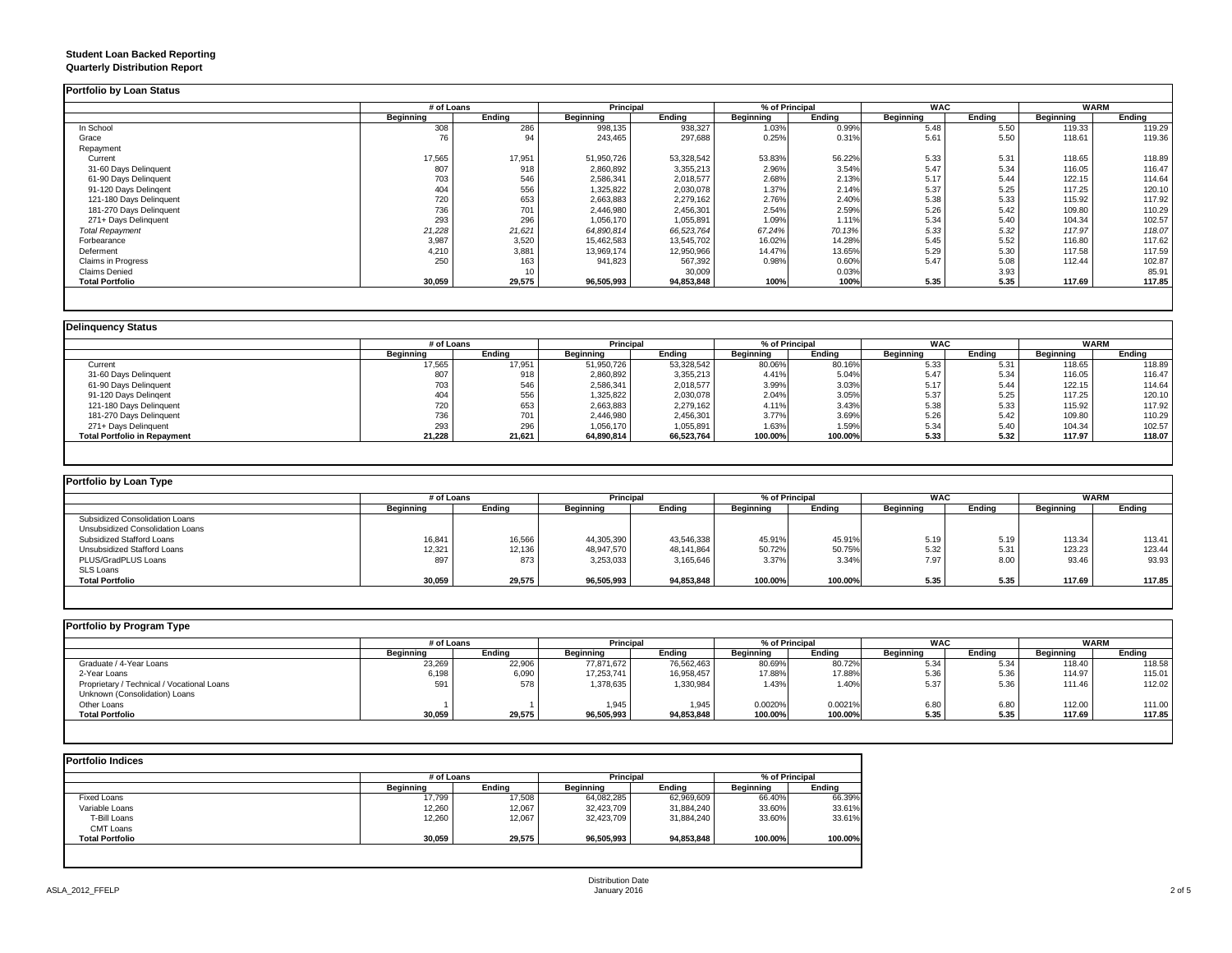| <b>IDistribution Date</b> | January 25, 2016                            |
|---------------------------|---------------------------------------------|
| <b>Collection Period</b>  | December 1, 2015, through December 31, 2015 |

## **Collection Activity**

| <b>Collection Account</b>                                                                                                                 | as of 12/31/2015 |
|-------------------------------------------------------------------------------------------------------------------------------------------|------------------|
|                                                                                                                                           |                  |
| Beginning Balance - December 1, 2015                                                                                                      | 1,147,801        |
| <b>Collection Amount Received</b>                                                                                                         | 2,030,440        |
| Recoveries                                                                                                                                |                  |
| Reserve Account                                                                                                                           |                  |
| <b>Excess of Required Reserve Account</b>                                                                                                 |                  |
| Interest on Investment Earnings                                                                                                           | 278              |
| Capitalized Interest Account (after a stepdown or release date)                                                                           |                  |
| Payments from Guarantor                                                                                                                   |                  |
| Transfer from 2010 Collection Fund for correction of error                                                                                |                  |
| <b>Required Repurchases</b>                                                                                                               |                  |
| Special Allowance Payable to Department of Education                                                                                      |                  |
| <b>Consolidation Rebate Fees</b>                                                                                                          |                  |
| Rating Agency Surveillance Fees                                                                                                           | (7,500)          |
| Principal payments, interest payments, administration fees, servicing fees, and trustee fees<br><b>Transfer to Department Rebate Fund</b> | (1, 147, 802)    |
|                                                                                                                                           |                  |
| <b>Total Available Funds</b>                                                                                                              | 2,023,217        |
|                                                                                                                                           |                  |
|                                                                                                                                           |                  |
|                                                                                                                                           |                  |
| <b>Fees Due for Current Period</b>                                                                                                        | as of 12/31/2015 |
|                                                                                                                                           |                  |
| Indenture Trustee Fees                                                                                                                    |                  |
| <b>Servicing Fees</b>                                                                                                                     | 55,332           |
| <b>Administration Fees</b>                                                                                                                | 7,905            |
| Late Fees                                                                                                                                 |                  |
| <b>Other Fees</b>                                                                                                                         |                  |
| <b>Total Fees</b>                                                                                                                         | 63,237           |
|                                                                                                                                           |                  |
| <b>Cumulative Default Rate</b>                                                                                                            | as of 12/31/2015 |
|                                                                                                                                           |                  |
| Current Period Defaults (\$)                                                                                                              | 502,320.87       |
| Cumulative Defaults (\$)                                                                                                                  | 27,781,517.01    |
| Cumulative Default (% of original pool balance)                                                                                           | 17.30%           |
| Cumulative Default (% of cumulative entered repayment balance) <sup>a</sup>                                                               | 29.68%           |
| Current Period Payments (Recoveries) from Guarantor (\$)                                                                                  | 811,817.15       |
| Current Period Borrower Recoveries (\$)                                                                                                   | n/a              |
| Cumulative Recoveries (\$) <sup>b</sup>                                                                                                   | \$25,628,276.24  |
| <b>Cumulative Recovery Rate (%)</b>                                                                                                       | 92.25%           |
| Cumulative Net Loss Rate (%)                                                                                                              | 1.34%            |
| Servicer Reject Rate (FFELP) (%)                                                                                                          |                  |
| Cumulative Servicer Reject Rate (FFELP) (%)                                                                                               |                  |
| Repayment balance includes all repayment loans with the exception of balances in claim status<br>a)                                       |                  |
| Cumulative Recoveries includes 97% of claims in progress balances<br>b)                                                                   |                  |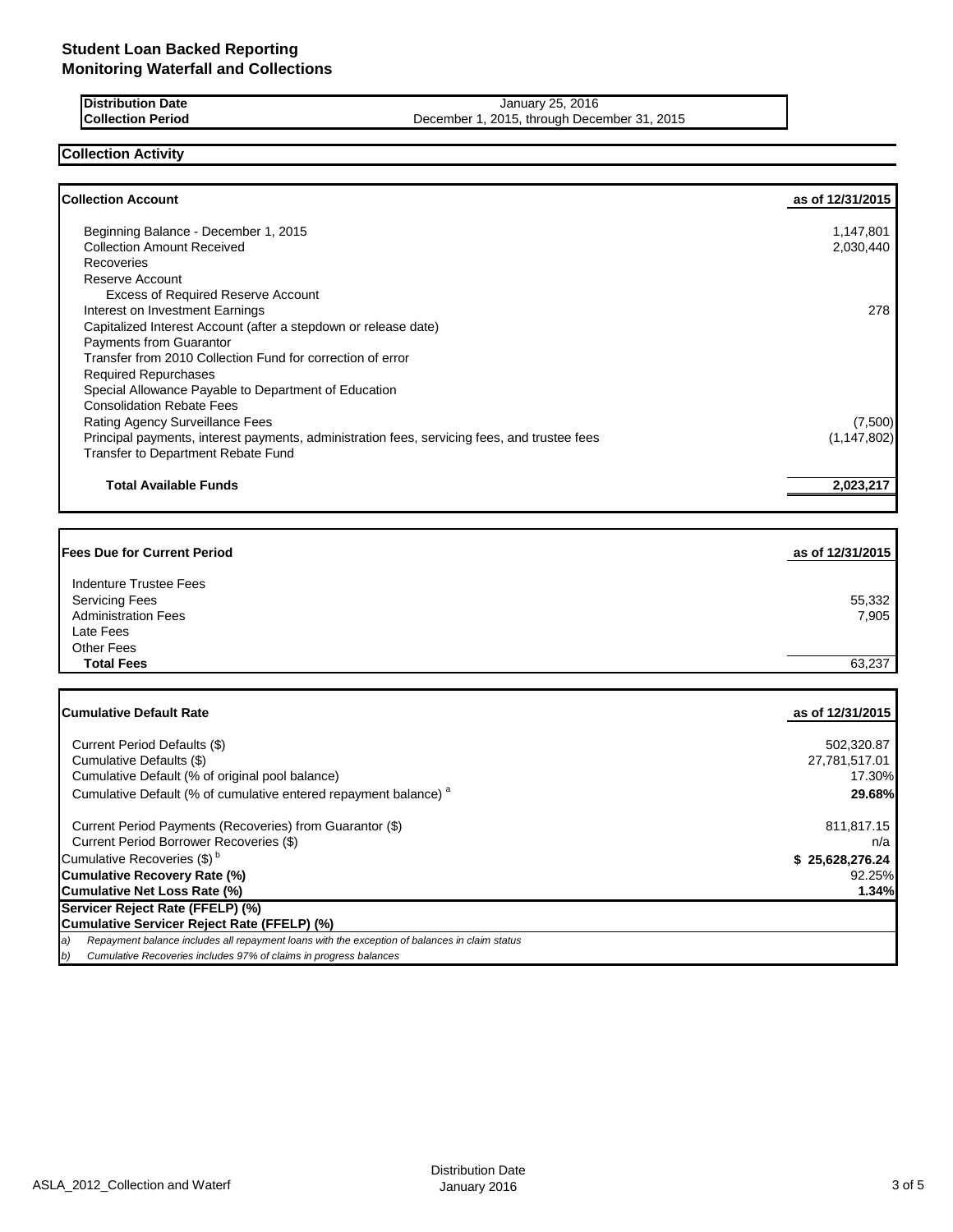# **Waterfall Activity**

| <b>Waterfall for Distribution</b>                                                                | <b>Amount Due</b> | <b>Amount Remaining</b> |
|--------------------------------------------------------------------------------------------------|-------------------|-------------------------|
| <b>Total Available Funds</b>                                                                     |                   | 2023217.02              |
| <b>First:</b> Payments required under and Joint Sharing Agreement                                |                   |                         |
| <b>Second: Trustee Fees</b>                                                                      | 833.33            | 2022383.69              |
| <b>Third: Servicing Fees and Backup Servicing Fees</b>                                           | 55,332            | 1,967,052               |
| <b>Fourth: Administration Fees</b>                                                               | 7,905             | 1,959,147               |
| <b>Fifth: Noteholder Interest</b>                                                                | 62,698.38         | 1,896,448               |
| <b>Sixth:</b> Reinstate the balance of the Reserve Fund up to the Specified Reserve Fund Balance |                   |                         |
| Seventh: Noteholder Principal, until paid in full                                                | 1,896,448.29      | 0                       |

| <b>Principal and Interest Distributions</b> | Class A-1                |
|---------------------------------------------|--------------------------|
| Monthly Interest Due                        | 62,698                   |
| Monthly Interest Paid                       | 62,698                   |
| <b>Interest Shortfall</b>                   | $\blacksquare$           |
| Interest Carryover Due                      |                          |
| Interest Carryover Paid                     |                          |
| <b>Interest Carryover</b>                   | $\overline{\phantom{0}}$ |
| Monthly Principal Distribution Amount       | 1,896,448                |
| Monthly Principal Paid                      | 1,896,448                |
| Shortfall                                   |                          |
| <b>Total Distribution Amount</b>            | 1,959,147                |